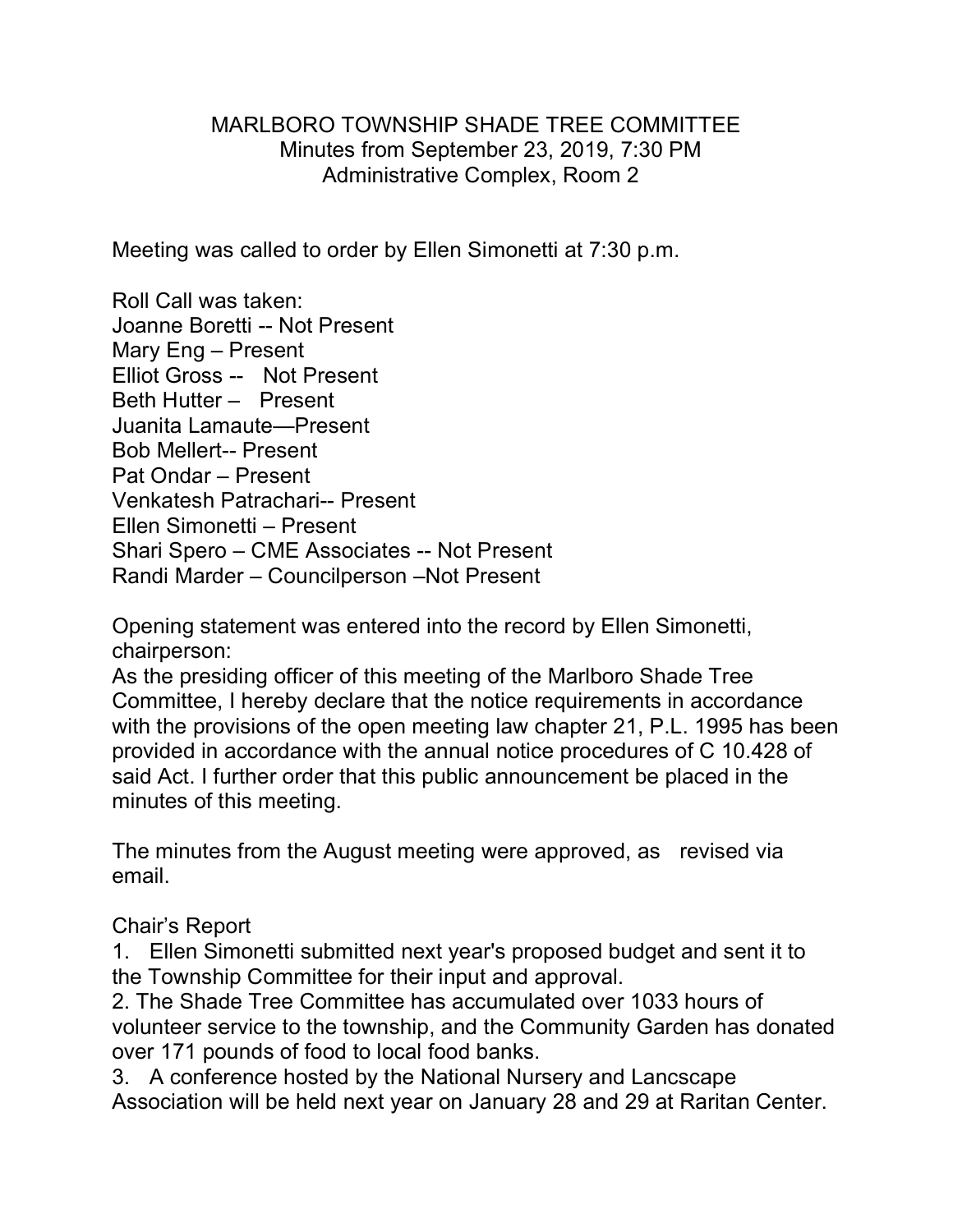Interested Shade Tree Committee members will attend.

## Old Business

1. The committee has received and reviewed the Township's 2019 list of homeowners who have requested permission to remove one or more trees from their property. The information will be archived for the committee's records. Bob Mellert inquired if all applications had been approved and if the list contains any refusals. Ellen Simonetti will pose this question to the township administrator.

2. In a post-mortem to Marlboro Day, the committee agreed to prepare themselves more thoroughly regarding the trees to be distributed to the public. There is also a need for a tent in case the committee's allotted site is again in the sun. Beth Hutter volunteered to provide a tent for our use. In addition, more space should be allotted to the butterfly display. Bob Mellert suggested that, given the increased interest in butterfly preservation, there should be a special committee, apart from the Community Garden, dedicated to promoting this cause.

Community Garden

1. Ellen Simonetti reported that next month the committee will host Ani Singh, who will explain his proposed Eagle Scout project to build two raised beds in the far rear corner of the garden for use as either a butterfly garden or for additional rentable plots, if needed.

2. There were 17 gardeners and 3 guests who came to the pot-luck on September 15.

3. Looking forward, Elllen Simonetti reported that at least seven to nine existing plots will become available next year, and that 15 people are already on the waiting list. She also noted that the lawn maintenence is now under the supervision of Melvin Fitzpatrick of DPW. And she has ordered three bags of seed garlic (approximately 60 heads) for planting by those who requested them.

4. Pat Ondar suggested that in the Community Garden orientation program next year some time be set aside to help members diagram their plots to ensure maximum usage. The discussion suggested that gardeners be invited to bring in a list of vegetables they wish to plant and that the Master Gardeners who are garden members might assist them with their planning.